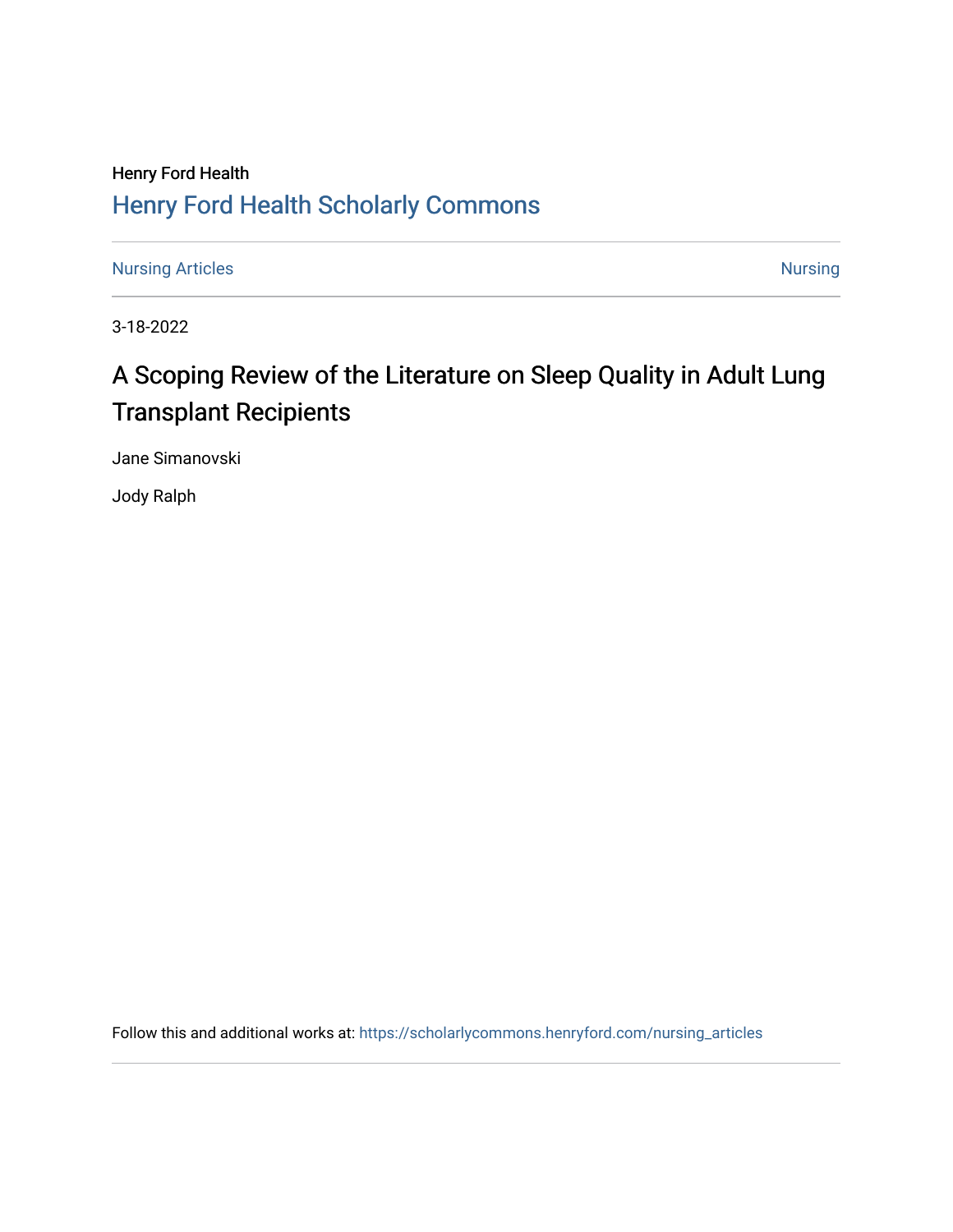# A Scoping Review of the Literature on Sleep Quality in Adult Lung Transplant Recipients

**PROGRESS** in **TRANSPLANTATION** 

#### Progress in Transplantation 1-13 © 2022, NATCO. All rights reserved. Article reuse guidelines: [sagepub.com/journals-permissions](https://us.sagepub.com/en-us/journals-permissions) DOI: [10.1177/15269248221087439](https://doi.org/10.1177/15269248221087439) [journals.sagepub.com/home/pit](https://journals.sagepub.com/home/pit)**SSAGE**

Jane Simanovski, MScN, NP<sup>1,2</sup> and Jody Ralph, PhD, RN<sup>2</sup>

#### Abstract

Introduction: Lung transplant recipients face challenging postoperative complications and are at risk for poor sleep quality. Sleep quality, as a complex clinical phenomenon, has multiple subjective and objective connotations. Measures and definitions of sleep quality are not standardized. Objective: A scoping review methodology was used to systematically map the relevant literature, provide an overview of available sleep quality measures, and to identify knowledge gaps. **Methods:** A systematic search of published and gray literature enabled knowledge synthesis of the last 10 years of evidence documenting sleep quality in lung transplant recipients. The search revealed 246 articles with only 12 sources meeting the eligibility criteria. Results: Sources varied in terms of definitions and measures of sleep quality. Subjective, objective, or a combination of both measures were used across the relevant literature with findings confirming that poor sleep quality was common in lung transplant recipients. Significant associations with poor sleep quality included younger age, female gender, exposure to tacrolimus, anxiety, and depression. Discussion: Systematic literature assessing sleep quality in lung transplant recipients is sparse and lacks conceptual and operational definitions. Future research can focus on designing prospective observational studies. Subjective and objective measures for sleep quality need to be validated in lung transplant recipients. Further rigorous research is needed to standardize measures of sleep quality and to further examine potential risk factors that affect sleep after lung transplantation.

#### Keywords

lung transplantation, lung transplant recipients, sleep, sleep quality, scoping review

### Introduction

Lung transplantation is a treatment strategy for individuals with endstage lung disease that is no longer amenable to conventional treatments. After the lung transplant surgery, patients continue to face a plethora of complications. Risks of allograft rejection and infections become a lifelong concern while the complicated posttransplant medical regimen may lead to the development of diabetes, hypertension, osteoporosis, and malignancies.<sup>1,2</sup> Hence, the median survival for adults undergoing lung transplantation is only  $6.7$  years,<sup>1</sup> which is an improvement from previous decades due to advances in immunosuppressive, medical, and surgical techniques. In conjunction with these improvements, there is an increased awareness of the role of sleep in the development and management of chronic diseases and health. Sleep is an essential physiological function to maintain one's physical, cognitive, and psychological health.<sup>3,4</sup> Circulatory, respiratory, musculoskeletal, and central nervous systems are repaired during sleep.<sup>5</sup> Consistent lack of sleep or sleeping less than the recommended amount is associated with adverse health outcomes such as obesity, diabetes, cardiovascular disease, impaired immunity, neurocognitive dysfunction, depression, anxiety, poor quality of life and increased risk of death.<sup>4,6–8</sup>

# Sleep Quality

The term sleep quality is often used by patients, clinicians and research professionals alike who have all associated it with health

and vitality.<sup>9</sup> Often, patients who are dissatisfied with their sleep quality refer to difficulties with nighttime sleep when provided with an opportunity to sleep (eg, insomnia), daytime consequences due to poor sleep (eg, daytime sleepiness), nocturnal movements (eg, jerking of legs and sleep walking), or a combination of these concerns.<sup>7,8</sup> Yet, despite its common use, sleep quality as a concept has not been rigorously defined.<sup>3,9–12</sup> Sleep quality is likely to have different connotations from one person to the next.<sup>13</sup>

## Sleep Quality Assessment

Standardized measurements of sleep quality have also not been universally agreed upon due to the vague definitions of the underlying concept.<sup>13</sup> Buysse et al<sup>11</sup> postulated that sleep quality included quantitative measures of sleep, such as sleep duration and sleep latency, in addition to subjective aspects such as restfulness of sleep. Hence, sleep quality assessments have been attempted using subjective and objective sleep parameters and self-report questionnaires.<sup>13</sup>

Sleep quality can be measured by sleep parameters related to the sleep-wake cycle.<sup>14</sup> These measures include total sleep

Corresponding Author:

<sup>&</sup>lt;sup>1</sup> Transplant Institute, Henry Ford Hospital, Detroit, MI, USA

<sup>&</sup>lt;sup>2</sup> Faculty of Nursing, University of Windsor, Windsor, Ontario, Canada

Jane Simanovski, Henry Ford Hospital, Transplant Institute, 2799 West Grand Blvd, Detroit, MI 48202, United States. Email: [jsimano1@hfhs.org](mailto:jsimano1@hfhs.org)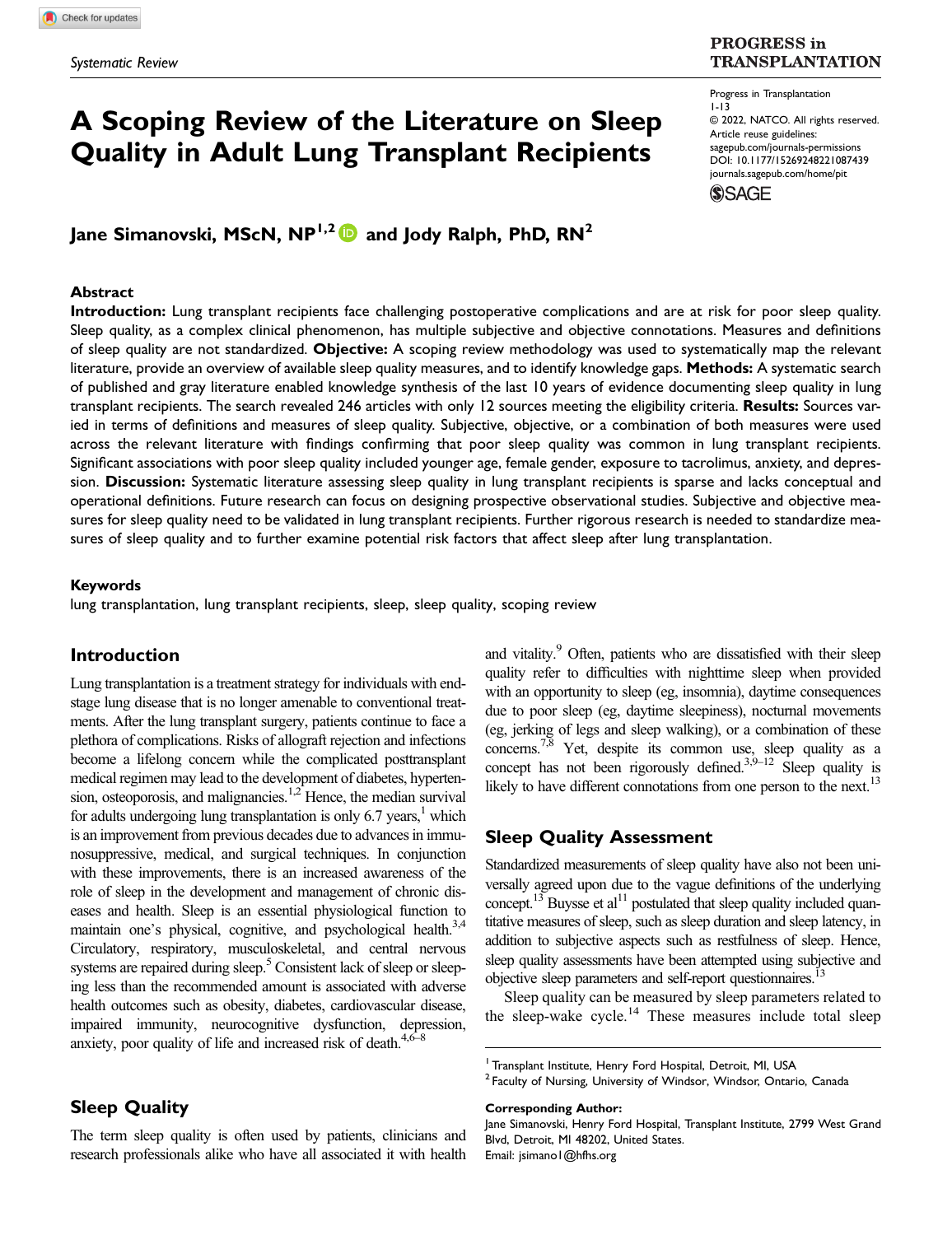time, sleep onset latency, and sleep efficiency (Table 1).<sup>9,12,15,16</sup> These indices can be measured subjectively, via patients' selfreports, or objectively from the physiological parameters generated from polysomnography), actigraphy, and wearable sleep trackers.11,12,17–<sup>22</sup>

While polysomnography is the gold standard for physiologically measuring sleep and diagnosing sleep disorders,  $17$  it is expensive and takes place in a medical setting as opposed to actigraphy, which is an activity-based assessment of sleep quality worn as a wristwatch or as an attachment to the belt.<sup>23</sup> Actigraphy devices measure motions with an idea that people move when awake with progressive reduction in motion when asleep, discriminating sleep and wake cycles.<sup>18</sup> The sleep efficiency and total sleep time measured with actigraphy devices reflect the polysomnographic sleep parameters and have been validated in healthy and clinical populations.<sup>19</sup> Spielmanns et  $al<sup>18</sup>$  found that these devices have advantages of convenience of use, cost effectiveness, and continuous recording. Compared to polysomnography, sleep data are collected an individual's home, as opposed to a sleep laboratory.

Similar to actigraphy devices, wearable sleep-trackers, show high sensitivity (above 90%) in detecting sleep but lower specificity in detecting wake cycle due to an overestimation of total sleep time and underestimation of wake after sleep onset.<sup>19</sup> Further investigations are recommended to establish their empirical validity in monitoring sleep.<sup>19</sup>

Several instruments are available to measure sleep quality using self-report questionnaires that evaluate various domains of the sleep experience.<sup>13</sup> The most commonly used self-reports are the Pittsburgh Sleep Quality Index (PSQI),<sup>11</sup> Insomnia Severity Scale  $(ISI)$ ,  $20.21$  and Epworth Sleepiness Scale  $(ESS)$ .<sup>22</sup> These tools allow for an individual's subjective appraisal of sleep and are summarized in Table 2.

# Lung Transplantation

Patients after lung transplantation, similar to other solid organ recipients, are at an increased risk for poor sleep due to medications and comorbidities. $^{24}$  However, the understanding of sleep quality and its measures in lung transplant recipients is unclear. A preliminary search for existing scoping or systematic reviews on the topic was conducted using Cochrane Database of Systematic Reviews, JBI Evidence, and PubMed, and none were identified. Given the absence of evidence synthesis on this topic, the authors pursued a scoping review methodology to raise awareness of this gap among the clinical and academic transplant community.

# **Objective**

The objective of this scoping review was to systematically map the literature available in the area of sleep quality in lung transplant recipients, provide an overview of available measures, and to identify knowledge gaps. It aimed to address the following research questions: (a) What is the range of research that examined sleep quality in lung

| Table 1. Sleep Quality Indices and Definitions. |  |  |  |  |  |  |  |
|-------------------------------------------------|--|--|--|--|--|--|--|
|-------------------------------------------------|--|--|--|--|--|--|--|

| Sleep Quality<br>Index                          | Definition                                                                                           | <b>Accepted Values</b>                                                                                                                                                                                             |
|-------------------------------------------------|------------------------------------------------------------------------------------------------------|--------------------------------------------------------------------------------------------------------------------------------------------------------------------------------------------------------------------|
| Total sleep time<br>(TST)                       | "Total amount of sleep<br>time scored during<br>the total recording<br>ime", 15pg.2                  | A low TST (<6 hours)<br>may be indicative of<br>insufficient sleep<br>duration while<br>prolonged TST may<br>suggest effects of<br>medications, medical<br>conditions, or prior<br>sleep deprivation <sup>15</sup> |
| Sleep latency<br>(SL) or sleep<br>onset latency | Duration of time in<br>minutes that it takes<br>for an individual to<br>fall asleep <sup>15,16</sup> | Falling asleep within<br>30 minutes or less<br>after going to bed <sup>16</sup>                                                                                                                                    |
| Sleep efficiency<br>(SE)                        | Calculates the<br>percentage of total<br>time in hed that is<br>spent in sleep <sup>15</sup>         | This measurement<br>should be 85% or<br>more for optimal<br>health benefits <sup>16</sup>                                                                                                                          |
| Rapid eye<br>movement<br>(REM) sleep            | Percentage of time<br>spent in REM sleep<br>compared to total<br>sleep <sup>16</sup>                 | REM sleep of 21%-30%<br>indicates good<br>objective sleep quality <sup>9</sup>                                                                                                                                     |
| Wake time after<br>sleep onset                  | Calculates amount of<br>time awake after<br>initiation of sleep <sup>16</sup>                        |                                                                                                                                                                                                                    |

transplant recipients and what were the characteristics of these studies? (b) What instruments (subjective and objective) were used to measure sleep quality in lung transplant recipients? (c) What were the primary results of the studies of sleep quality in lung transplant recipients?

# **Methods**

## Protocol and Registration

The protocol was developed a priori following guidelines for conducting scoping reviews recommended by methodology outlined by Arksey and O'Malley<sup>25</sup> and subsequently adapted by Joanna Briggs Institute.<sup>26</sup> The Preferred Reporting Items for Systematic reviews and Meta-Analyzes extension for Scoping Reviews (PRISMA-ScR)<sup>27</sup> was used to provide reporting guidance.

# Eligibility Criteria

The primary concept of the review was sleep quality and, therefore, to be included in this review, articles had to discuss the concept of sleep quality, its associated constructs, or measures. This scoping review included literature of lung transplant recipients, male or female, 18 years and older, of any ethnicity, transplanted at any global transplant center. Studies of sleep quality in solid organ transplant patients that included sub-samples of lung transplant recipients were also considered. Research designs inclusive of quantitative, qualitative, and mixed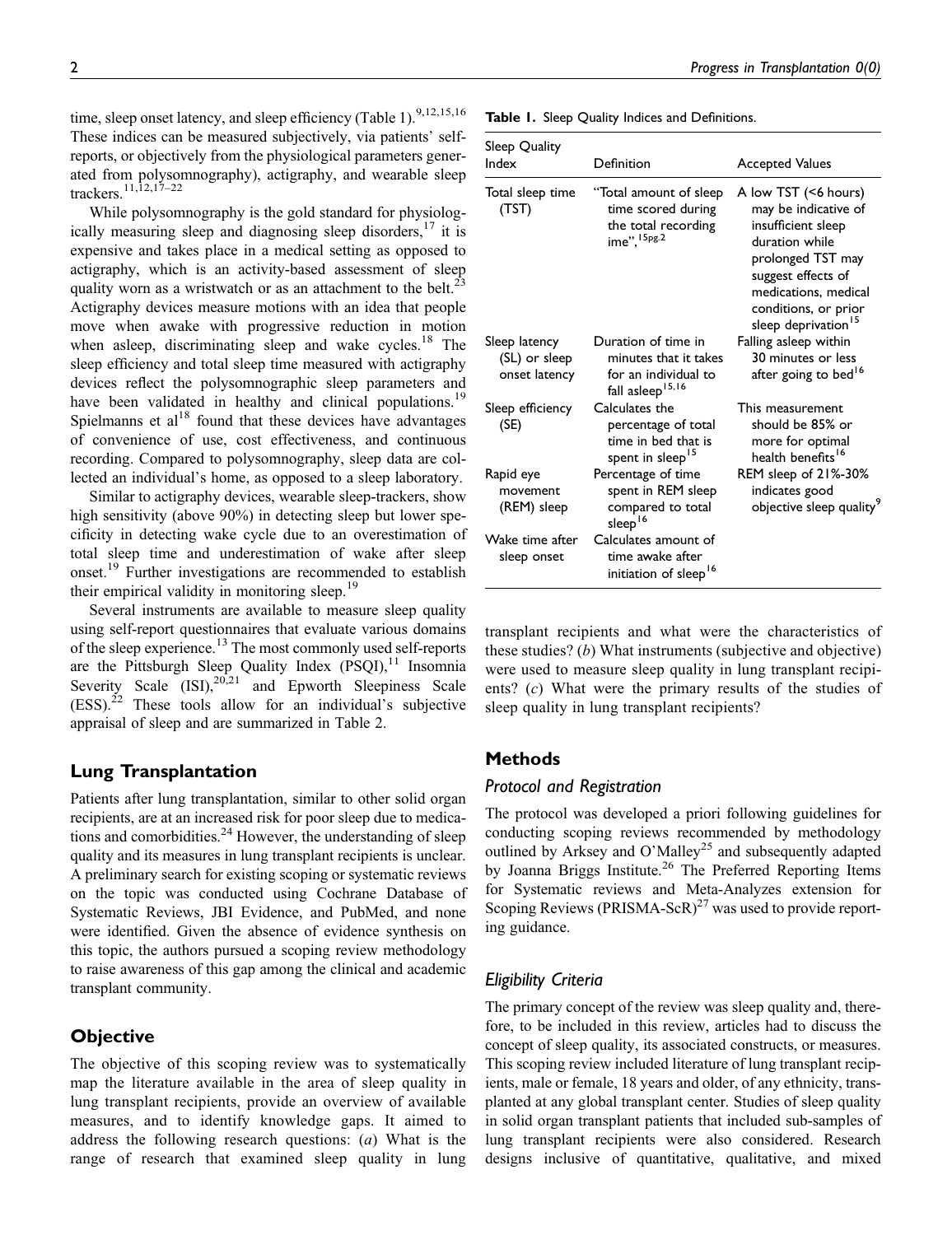| Measure                                         | Description                                                                                                                                                                                                                                                                                                                                                                                                                                                         |
|-------------------------------------------------|---------------------------------------------------------------------------------------------------------------------------------------------------------------------------------------------------------------------------------------------------------------------------------------------------------------------------------------------------------------------------------------------------------------------------------------------------------------------|
| <b>Objective Measures</b>                       |                                                                                                                                                                                                                                                                                                                                                                                                                                                                     |
| Polysomnography                                 | Quantifies sleep latency, total sleep time, wake time after sleep onset, as well as sleep phases such as REM<br>sleep and non-REM sleep <sup>12,17</sup>                                                                                                                                                                                                                                                                                                            |
| Actigraphy                                      | Relies on an accelerometer to measure motion with the premise that people move when awake with<br>progressive reduction in motion when asleep, especially in the deepest stages of sleep, discriminating sleep<br>and wake cycles <sup>18</sup>                                                                                                                                                                                                                     |
|                                                 | Convenient to use, cost effective, and provide continuous recording <sup>18</sup>                                                                                                                                                                                                                                                                                                                                                                                   |
| Wearable sleep-trackers                         | Measure signals such as heart rate, skin conductance, and motion from which the information about sleep is<br>derived <sup>19</sup>                                                                                                                                                                                                                                                                                                                                 |
| Self-report Instruments                         |                                                                                                                                                                                                                                                                                                                                                                                                                                                                     |
| Pittsburgh Sleep Quality Index<br>$(PSQI)^{11}$ | 19-item self-report questionnaire assessing global sleep quality score and 7 component scores: Sleep Quality,<br>Sleep Latency, sleep duration, habitual sleep efficiency (the ratio of sleep duration by time spent in bed),<br>sleep disturbance (eg using the washroom), use of sleeping medications, and daytime dysfunction. <sup>11</sup><br>A global PSQI score of 5 or higher provides a sensitive and specific measure of poor sleep quality <sup>11</sup> |
| Insomnia Severity Scale (ISI) <sup>20,21</sup>  | 7-item instrument that measures patient's perceptions of insomnia. It evaluates insomnia over the past 2-4<br>weeks with particular attention to sleep onset, sleep maintenance, early morning awakenings, satisfaction<br>with current sleep pattern, interference with daily functioning, and noticeability of sleep problems by<br>others.                                                                                                                       |
|                                                 | An ISI score of greater than 7 is classified into various levels of insomnia from mild to severe and a score<br>greater than 10 is a clinical threshold for insomnia. <sup>20,21</sup>                                                                                                                                                                                                                                                                              |
| Epworth Sleepiness Scale (ESS) <sup>22</sup>    | Assesses daytime sleepiness. <sup>22</sup><br>Evaluates the probability of falling asleep in common situations of daily life.<br>The ESS score ranges from 0-24 with higher scores reflecting excessive daytime sleepiness <sup>22</sup>                                                                                                                                                                                                                            |

Table 2. Sleep Quality Measures and Instruments with Associated Descriptions.

REM =rapid eye movement.

methods studies were eligible. Gray literature, including conference abstracts, poster presentations, and dissertations was also eligible. Studies of pediatric populations under the age of 18 years and articles in a language other than English were excluded. Literature published over 10 years ago were excluded to target results relevant to a practicing audience and minimize introducing biases that may be associated with outdated transplant practices.

#### Information Sources

The database selection was based on a consultation with two librarians: clinical and academic. Source, for the purposes of this scoping review, refers to the included literature. To minimize missed sources and bias, several electronic databases were searched and included Medline PubMed, Embase, Cochrane Central Register of Controlled Trials, Cochrane Database of Systematic Reviews, PsycINFO, Cumulative Index to Nursing and Allied Health Literature (CINAHL), Scopus, and Web of Science. The trials register, clinicaltrials. gov, was searched for additional trials. The search for gray literature included the ProQuest Dissertations and Thesis, New York Academy of Medicine, and Google Scholar. Additional search strategies included hand searches of included key studies found through the database searches. The searches took place on multiple dates between January and February 2021, with the last search taking place on February 20, 2021.

#### Search Strategy

The search strategy aimed to identify both published and unpublished sources. A 3-step search strategy was used. The first step was an initial limited search of two online databases (PubMed and Embase) relevant to the topic. This initial search was constructed around the terms lung transplant and sleep quality, followed by an analysis of the text words in the title and abstracts of retrieved articles and of the index terms used to describe the article. The authors conducted a second search using all identified keywords and index terms. Examples of keyword strings, medical subject headings (MeSH) terms and truncated words in different groupings were combined using the Boolean operators and/or and included: sleep initiation and maintenance or sleep or insomnia or sleep quality or PSQI and lung transplant\*. The literature search was adapted to each database. Limits of English language and date filter were applied at the end of each search. The reference list of all the identified articles was searched for additional sources. The final search strategy in Medline PubMed and Embase are presented in the [Supplementary Appendix.](https://journals.sagepub.com/doi/suppl/10.1177/15269248221087439)

#### Selecting the Evidence

Zotero reference management software was used to import, manage, and de-duplicate references. Once de-duplicated, results were imported into a systematic review manager, Covidence (Veritas Health Innovation). The authors examined titles and abstracts of the retrieved articles in Level 1 of screening and when considered eligible, sources were reviewed in full text in Level 2. Inclusion and exclusion of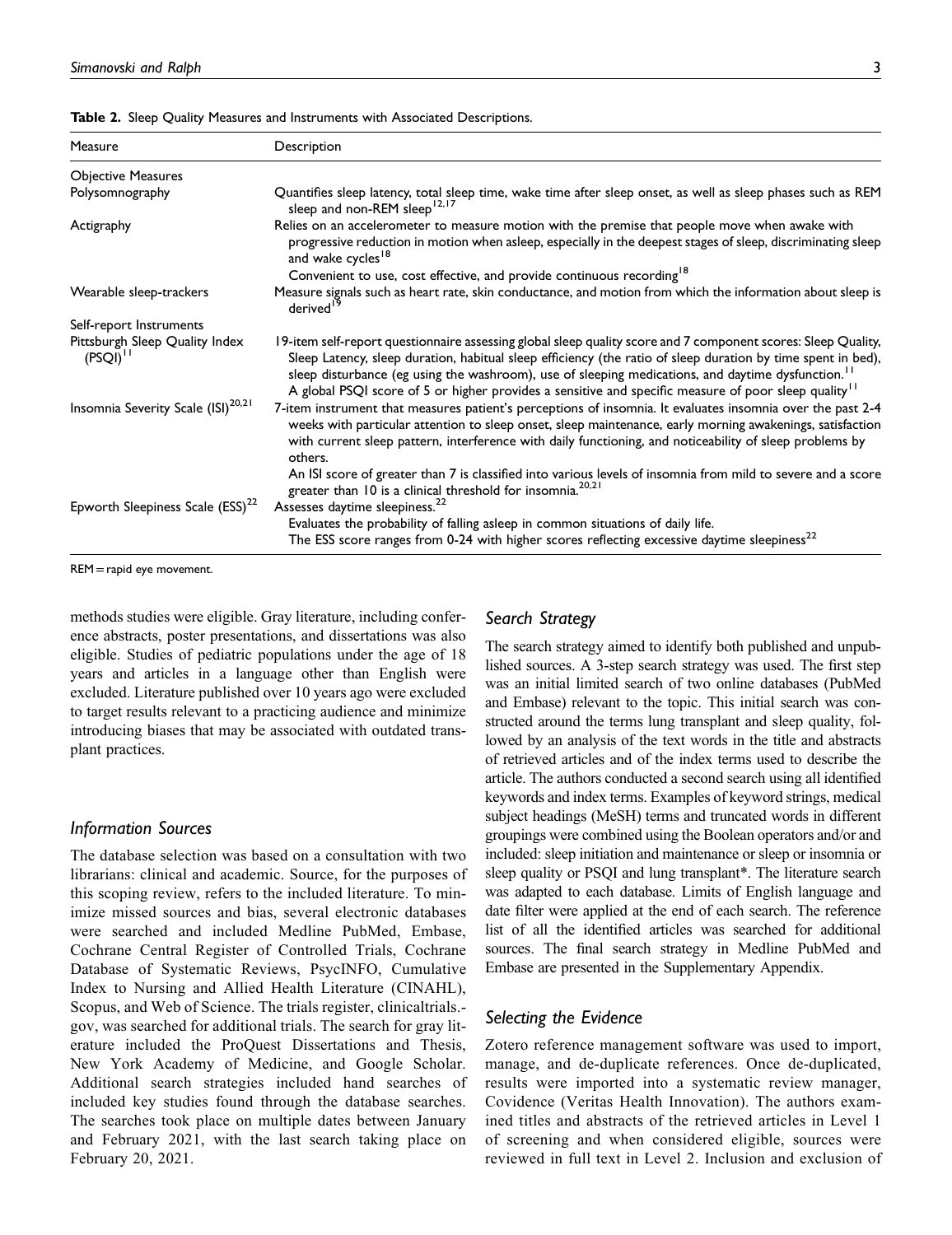| Author, Year,<br>Location, and                                           |                                                                                                                                                                                                                                                                                                                                                                             |                                                                                                                                                                                                                                                    |                                                                                                                                                                                                     |                                                                                                                                                                                                                                                                                                                                                                                                                                                                                                  |
|--------------------------------------------------------------------------|-----------------------------------------------------------------------------------------------------------------------------------------------------------------------------------------------------------------------------------------------------------------------------------------------------------------------------------------------------------------------------|----------------------------------------------------------------------------------------------------------------------------------------------------------------------------------------------------------------------------------------------------|-----------------------------------------------------------------------------------------------------------------------------------------------------------------------------------------------------|--------------------------------------------------------------------------------------------------------------------------------------------------------------------------------------------------------------------------------------------------------------------------------------------------------------------------------------------------------------------------------------------------------------------------------------------------------------------------------------------------|
| Literature Source                                                        | Purpose                                                                                                                                                                                                                                                                                                                                                                     | Design and Sample                                                                                                                                                                                                                                  | Sleep Quality Measure                                                                                                                                                                               | <b>Key Findings</b>                                                                                                                                                                                                                                                                                                                                                                                                                                                                              |
| Burkhalter et al,<br>$2017^{28}$<br>Switzerland<br>Quantitative<br>Study | 1. To detect and compare<br>changes in sleep quality in solid<br>organ transplant recipients<br>over time (pre-, and four<br>timepoints post-transplant)<br>2. To compare global quality of<br>life and survival (until 3 years<br>post-transplant) in subjects<br>with persistently poor sleep<br>quality to those with<br>consistently good and variable<br>sleep quality | Prospective multi-center<br>design<br>Convenience sample<br>$N = 1173$ organ<br>transplant patients<br>Subsample of 123 lung<br>$\bullet$<br>transplant recipients<br>Mean age: 49.9 years<br>Gender: 59% male and<br>41% female                   | Subjective: single item<br>derived from the<br>'Kidney Disease<br>Quality of Life-Short<br>Form' instrument,<br>which was initially<br>developed for<br>patients with<br>end-stage renal<br>disease | 30% of lung transplant<br>recipients experienced<br>poor sleep quality 36<br>months post-transplant<br>Poor sleep quality had<br>the lowest occurrence<br>at 12 months after lung<br>transplant (24%). No<br>significant change over<br>time was found in lung<br>transplant recipients.<br>Patients with<br>persistently poor sleep<br>quality score higher on<br>the depressive<br>symptomatology and<br>have lower mean global<br>quality of life<br>No increased mortality<br>risk was found |
| Fatigati et al,<br>$2016^{29}$<br>USA<br>Quantitative<br>Study           | I. To identify the pattern,<br>predictors, and impact of poor<br>sleep quality on<br>self-management behaviors<br>and HRQOL outcomes during<br>the first year after a lung<br>transplant                                                                                                                                                                                    | Secondary analysis of data<br>from patients who<br>participated in a<br>randomized controlled<br>trial to evaluate a mobile<br>health intervention<br>Convenience sample<br>$N = 75$<br>Mean age: 56.1 years<br>Gender: 66% male and<br>34% female | Subjective: PSQI<br><b>PSOI Global Score &gt;</b><br>8 used to identify<br>poor sleep                                                                                                               | 32.0 to 37.5% were<br>categorized as poor<br>sleepers<br>Poor sleepers improved<br>their sleep quality at 12<br>months and good<br>sleepers showed<br>stability in sleep quality<br>over time<br>The only significant<br>predictor of poor sleep<br>quality was female<br>gender ( $P = .026$ ; odds<br>ratio = $3.421$ ).<br>A significant inverse<br>relationship was found<br>between poor sleep<br>quality and the mental<br>component of HRQOL<br>$(r = 0.348, P < .01)$                    |
| Gilmour et al,<br>$2015^{30}$<br>Australia<br>Poster Abstract            | 1. To assess the prevalence of<br>depression, anxiety, and<br>quality of life in a cohort of<br>BOS patients and to<br>investigate self-reported sleep<br>disruptions                                                                                                                                                                                                       | Design not stated<br>Convenience sample<br>47 lung transplant<br>recipients<br>$n = 29$ without BOS<br>$n = 18$ with BOS                                                                                                                           | isi<br>ESS                                                                                                                                                                                          | Symptoms of insomnia<br>were found in 51.7% of<br>patients with BOS and<br>in 44.4% of those<br>without BOS<br>Analysis of measures of<br>٠<br>anxiety and sleep<br>disturbance did not<br>reveal any significant<br>differences between the<br>groups                                                                                                                                                                                                                                           |

|  |  |  | Table 3. Literature Regarding Sleep Quality in Lung Transplant Recipients. |
|--|--|--|----------------------------------------------------------------------------|
|  |  |  |                                                                            |

(continued)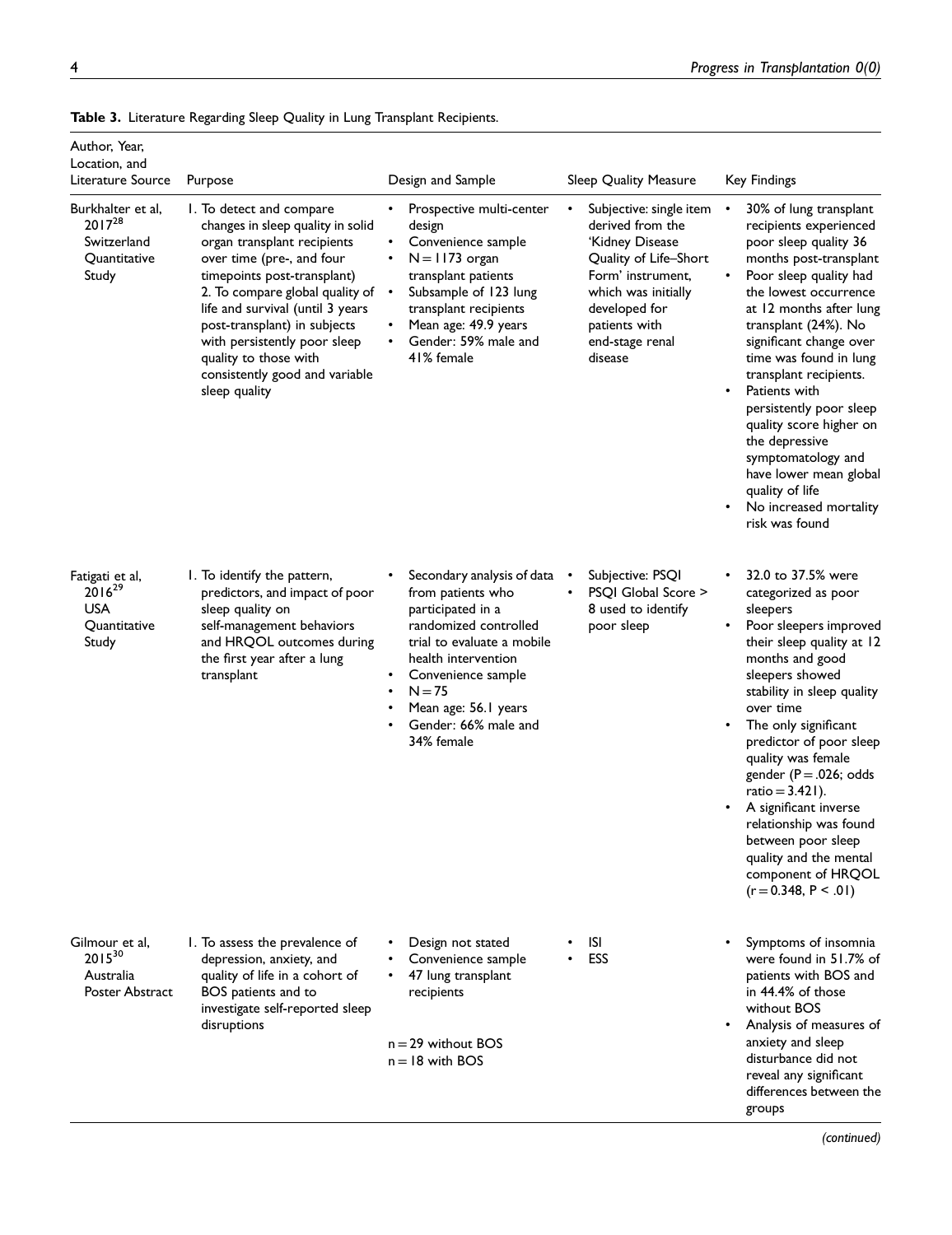## Table 3. (continued)

| Author, Year,<br>Location, and<br>Literature Source                    | Purpose                                                                                                                                                                                                                                | Design and Sample                                                                                                                                                                                                         | Sleep Quality Measure                                                                                                                                         | Key Findings                                                                                                                                                                                                                                                                                                                                                                                  |
|------------------------------------------------------------------------|----------------------------------------------------------------------------------------------------------------------------------------------------------------------------------------------------------------------------------------|---------------------------------------------------------------------------------------------------------------------------------------------------------------------------------------------------------------------------|---------------------------------------------------------------------------------------------------------------------------------------------------------------|-----------------------------------------------------------------------------------------------------------------------------------------------------------------------------------------------------------------------------------------------------------------------------------------------------------------------------------------------------------------------------------------------|
| Hernandez Voth<br>et al, $2015^{31}$<br>Spain<br>Quantitative<br>Study | I. To analyze the evolution of<br>SDB during a follow-up period<br>of I year after the lung<br>transplant.                                                                                                                             | Prospective<br>observational descriptive<br>design<br>Convenience sample<br>$N = 20$                                                                                                                                      | Objective: PSG, TST,<br>SE.<br>Subjective: ESS<br>$\bullet$                                                                                                   | TST 6 months after<br>transplant 360.2 $\pm$<br>61.8 minutes; 12<br>months post-transplant<br>333.2 $\pm$ 74.9 minutes.<br>SE 6 months after<br>$\bullet$<br>transplant 82.152 $\pm$<br>13.3 minutes: 12<br>months post-transplant<br>$81.8 \pm 17.9$ minutes                                                                                                                                 |
| Reilly-Spong et al,<br>$2013^{24}$<br>USA<br>Quantitative<br>Study     | 1. To investigate the prevalence,<br>characteristics, and correlates<br>of sleep difficulties in solid<br>organ transplant recipients                                                                                                  | Cross-sectional design<br>Convenience sample<br>$\bullet$<br>143 solid organ transplant<br>٠<br>recipients<br>Subsample of 12 lung<br>transplant recipients<br>Mean age: 54.1 years<br>Gender: 42% male and<br>58% female | Subjective: PSQI<br>Global score<br>$>5$ and $>8$<br>Objective: Actigraphy                                                                                    | 27% lung transplant<br>recipients had PSQI > 8<br>and $54.5% > 5$<br>$SL > 15$ minutes $=$<br>66.7%<br>$TST < 7$ hours = 30%<br>$SE < 85\% = 54.6\%$<br>$\bullet$<br>Use of sleep aids $= 25\%$<br>Sleep disorder diagnosis<br>$= 42%$<br>Actigraphy<br><b>TST 6.9 hrs.</b><br>$TST < 6$ hours = 33%<br>$SL = 33.3$ minutes<br>wake after sleep onset<br>$=$ 48.5 minutes<br>$SE% = 80.9%$    |
| Rohde et al,<br>$2017^{32}$<br><b>USA</b><br>Quantitative<br>Study     | 1. To evaluate the prevalence of<br>insomnia within lung<br>transplant clinic<br>2. To determine whether a<br>relationship exists between<br>insomnia and exposure to<br>immunosuppressant<br>medications following<br>transplantation | Cross-sectional design<br>Convenience sample<br>$N = 125$<br>Mean age with insomnia<br>57 years; without<br>insomnia 55 years<br>Gender with insomnia:<br>Male 30%; without<br>insomnia: Male 62%                         | Subjective: ISI<br>(ISI score > 10)<br><b>Wisconsin Sleep</b><br>Cohort Study to<br>assess the frequency<br>of sleep complaints<br>related to insomnia<br>ESS | The prevalence of<br>٠<br>insomnia was 40%<br>Higher prevalence in<br>women<br>ISI cutoff greater than<br>10.<br>Those with ISI score<br>>10 had greater ESS<br>scores and Sheehan<br>disability scores.<br>No difference in time<br>since transplant was<br>found, mean tacrolimus<br>exposure was<br>significantly higher in<br>patients with insomnia<br>versus those without<br>insomnia. |
| Sawhney et al,<br>2020 <sup>33</sup><br>USA                            | 1. To identify the reasons for<br>poor sleep quality in lung<br>transplant recipients                                                                                                                                                  | Observational;<br>cross-sectional design<br>Convenience sample<br>$N = 167$                                                                                                                                               | Subjective<br>PSQI Global score >5<br>ESS > 9                                                                                                                 | 30% had high ESS scores<br>74% reported poor<br>sleep<br>Participants with PSQI                                                                                                                                                                                                                                                                                                               |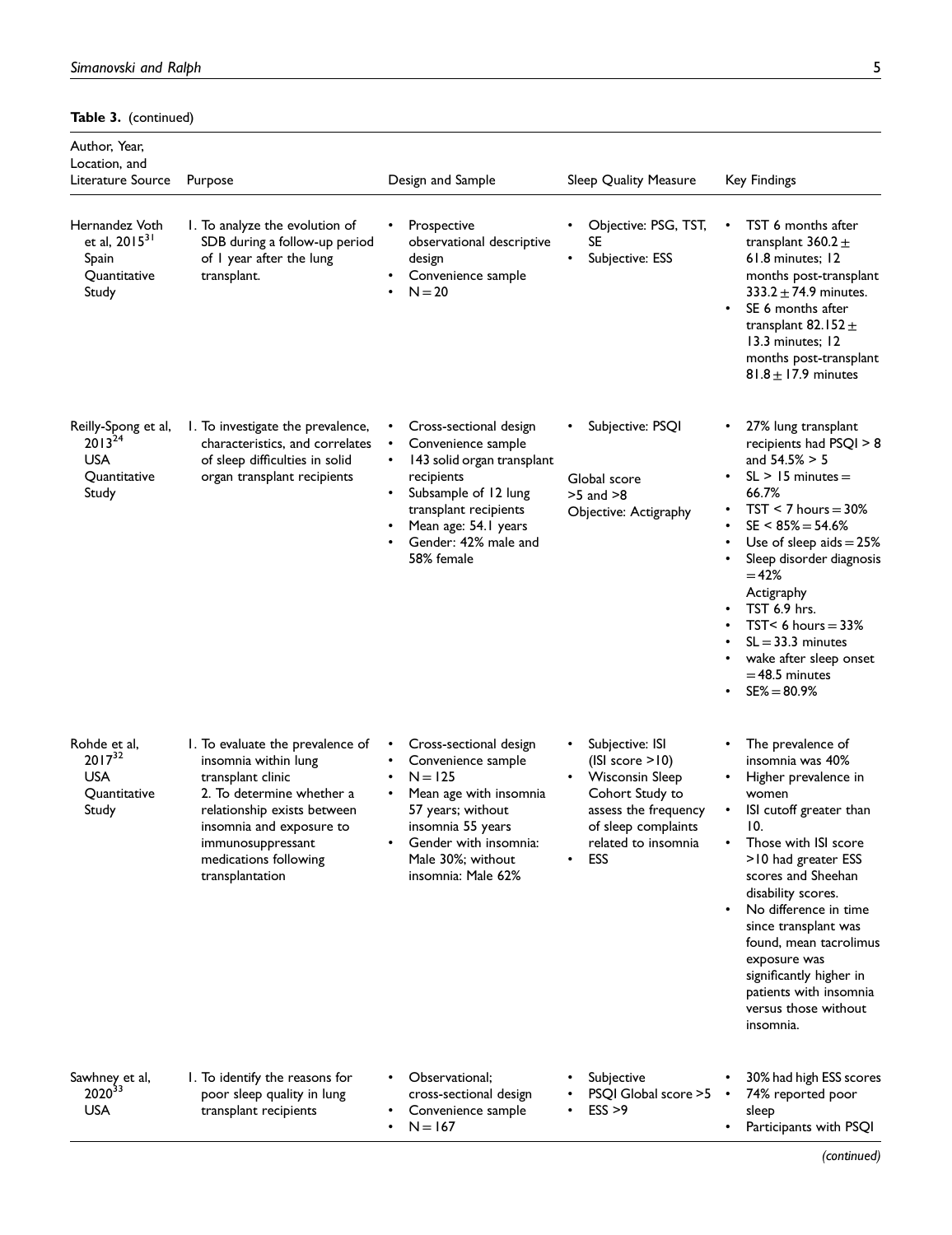## Table 3. (continued)

| Author, Year,<br>Location, and<br>Literature Source                          | Purpose                                                                                                                                 | Design and Sample                                                                                                                                                 | Sleep Quality Measure                         | Key Findings                                                                                                                                                                                                                                                                                                                                                                                                                                 |
|------------------------------------------------------------------------------|-----------------------------------------------------------------------------------------------------------------------------------------|-------------------------------------------------------------------------------------------------------------------------------------------------------------------|-----------------------------------------------|----------------------------------------------------------------------------------------------------------------------------------------------------------------------------------------------------------------------------------------------------------------------------------------------------------------------------------------------------------------------------------------------------------------------------------------------|
| Quantitative<br>Study                                                        |                                                                                                                                         | Mean age: 60.6 years<br>Gender: 48% male and<br>52% female                                                                                                        |                                               | > 5 were younger with<br>no difference in gender<br>distribution and mean<br>body mass index.<br>SL was prolonged<br>$\bullet$<br>(33.2 minutes) with<br>mean sleep time of<br>6.7 hours and low<br>subjective SE of 78%.<br>Almost 1/3 of patients<br>٠<br>reported sleep initiation<br>insomnia and more than<br>2/3 reported<br>maintenance insomnia.<br>A higher score on ESS<br>was noted for<br>individuals with poor<br>sleep quality |
| Sommerwerck<br>et al, 2016 <sup>35</sup><br>Germany<br>Quantitative<br>Study | 1. To determine the prevalence<br>and clinical predictors of<br>obstructive sleep apnea in a<br>cohort of lung transplant<br>recipients | Cross-sectional design<br>Convenience sample<br>$N = 77$<br>Mean Age:<br>SDB: 56.1 years<br>Non-SDB 52.4 years<br>$\bullet$<br>Gender: 58% male and<br>42% female | Objective: PSG, TST, SE<br>Subjective: ESS    | No statistically<br>significant differences in<br>TST or SE in SDB or<br>non-SDB groups<br>TST in SDB was $323 \pm$<br>79 minutes; in non SDB<br>$326 \pm 73$ minutes<br>SE was $72.4 \pm 13$ in SDB<br>group $71.2 \pm 16.8$ in<br>non-SDB group                                                                                                                                                                                            |
| Smith &<br>Blumenthal,<br>$2016^{34}$<br>USA Letter to<br>the Editor         | Not stated                                                                                                                              | Post-hoc analysis<br>Sample not described                                                                                                                         | Single item of sleep<br>disturbance on BDI-II | 8% of lung transplant<br>recipients reported that<br>their sleep was very<br>disturbed<br>5% of lung transplant<br>recipients reported<br>more severe sleep<br>problems<br>A post hoc exploratory<br>analysis of the HPI<br>revealed that<br>self-reported sleep<br>disturbance was<br>associated with greater<br>depressive                                                                                                                 |
| Testelmans et al.<br>$2021^{36}$<br><b>Belgium</b><br>Quantitative<br>Study  | 1. To evaluate SDB prevalence<br>and its associated factors at I<br>year after lung transplant in a<br>large cohort                     | Design not stated<br>Convenience sample<br>$N = 219$<br>$\bullet$<br>Mean age for those with<br>SDB was 57.9 years and<br>44.4 years for those with<br>Non SDB    | Objective: PSG, SE<br>Subjective: ESS         | SE in lung transplant<br>recipients was 70.7% $\pm$<br>16%<br>ESS $5.8 \pm 4.1$                                                                                                                                                                                                                                                                                                                                                              |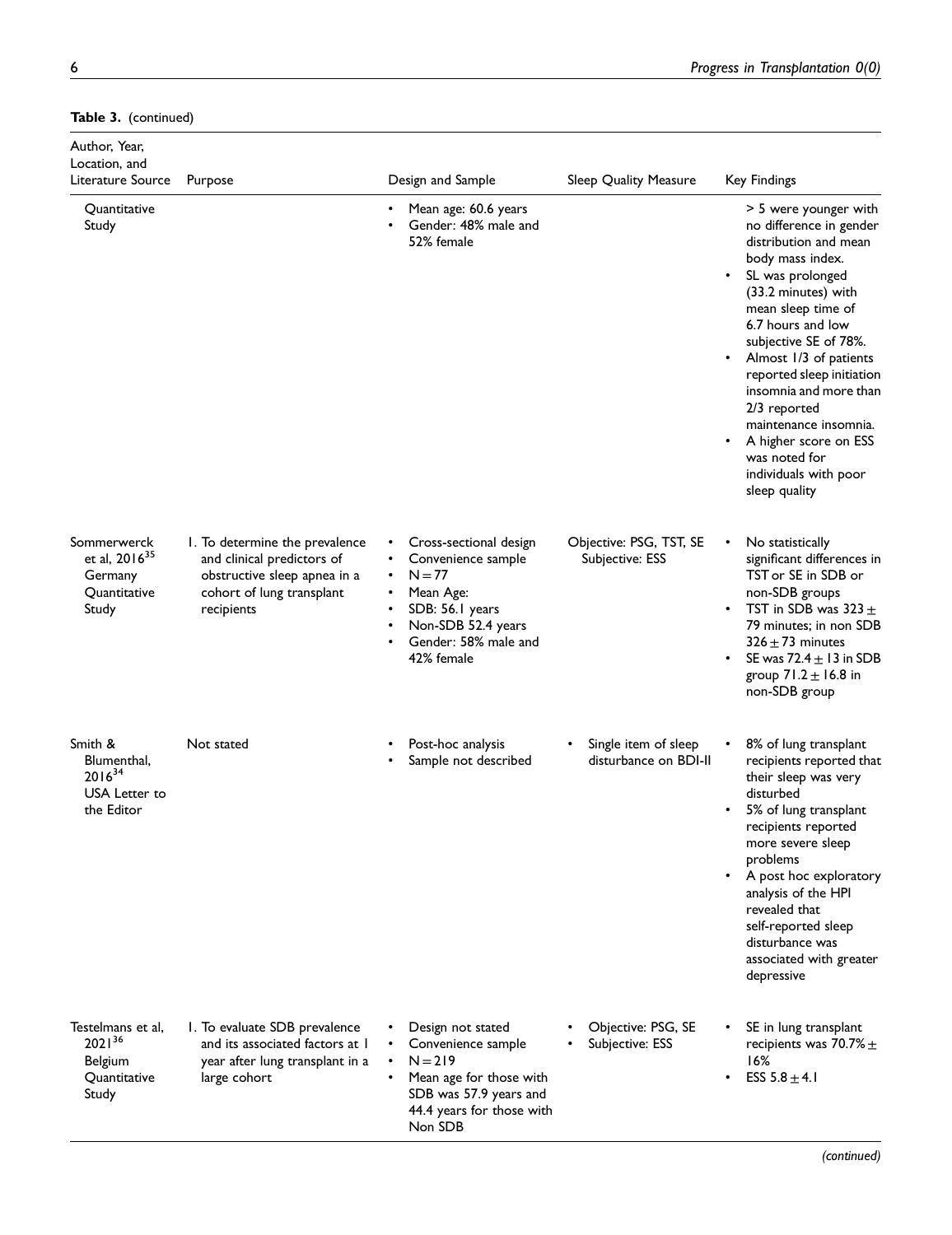Table 3. (continued)

| Author, Year,<br>Location, and<br>Literature Source                | Purpose                                                                                                                                                   | Design and Sample                                                                                                                                   | Sleep Quality Measure               | Key Findings                                                                                                                                                                                                                       |
|--------------------------------------------------------------------|-----------------------------------------------------------------------------------------------------------------------------------------------------------|-----------------------------------------------------------------------------------------------------------------------------------------------------|-------------------------------------|------------------------------------------------------------------------------------------------------------------------------------------------------------------------------------------------------------------------------------|
|                                                                    |                                                                                                                                                           | Gender: 73% male with<br>$\bullet$<br>SDB, 36% male without<br><b>SDB</b>                                                                           |                                     |                                                                                                                                                                                                                                    |
| Tokuno et al.<br>202037<br>Japan Abstract                          | 1. To assess changes in sleep<br>quality and other patient<br>reported measures including<br>health-related quality of life<br>after lung transplantation | Prospective multi-center<br>$\bullet$<br>design<br>Convenience sample<br>$\bullet$<br>$N = 56$<br>$\bullet$                                         | Subjective: PSQI<br>Global score >5 | 62.5% lung transplant<br>$\bullet$<br>recipients had poor<br>sleep quality<br>In PSQI subscales, sleep<br>$\bullet$<br>medication worsened<br>significantly ( $p = .04$ )<br>after lung<br>transplantation                         |
| Yo et al, 2019 <sup>38</sup><br>Australia<br>Quantitative<br>Study | I. To evaluate the prevalence and<br>potential associations of<br>insomnia in a lung transplant<br>cohort                                                 | Cross-sectional design<br>Convenience sample<br>$N = 81$<br>$\bullet$<br>Mean age: 57 years<br>٠<br>Gender: 57% male and<br>$\bullet$<br>43% female | Subjective:<br>ISI score > 15       | The prevalence of<br>$\bullet$<br>insomnia was 32%<br>Insomnia was more<br>$\bullet$<br>common among<br>women $(51\%$ vs $17\%)$<br>There was a significant<br>$\bullet$<br>association between the<br>HADS scores and<br>insomnia |

BDI-II=Beck Depression Inventory II; BOS=bronchiolitis obliterans syndrome; ESS=Epworth Sleepiness Scale; HADS=Hospital Anxiety and Depression Scale; HPI = Health Practices Index; HRQOL = health-related quality of life, ISI = Insomnia Severity Index; PSG = polysomnography; PSQI = Pittsburg Sleep Quality Instrument; SDB = sleep disordered breathing; SE = sleep efficiency; SL = sleep latency; TST = total sleep time.

citation abstracts and full-text articles was tracked using Covidence. After full-text articles were screened for eligibility, the reference lists of all included papers were handsearched for additional sources.

# Data Extracting and Charting

Data were extracted from the final list of the eligible sources and charted in Excel (Microsoft Corporation, Redmond, WA) using a standard data charting form adapted from the Joanna Briggs Institute. The following information was recorded: author, year of publication and location; aim of the study; sample characteristics; methodology; sleep quality measures; key findings as they related to the scoping review questions; and literature source. Table 3 summarizes descriptive characteristics and key findings of the included sources.<sup>24,28–38</sup>

### Results

## Literature Search

After duplicates were removed from the initial 246 sources, the literature search yielded 184 citations. One hundred thirty-three sources were found irrelevant after Level 1 screening of titles and abstracts due to their focus on the populations with pulmonary diseases; pre-transplant or caregivers of lung transplant recipients; studies of pediatric populations; or focus on pathophysiology or medications. Fifty-one sources were moved for a full-text review. Level 2 screening excluded 39 sources due to reasons such as wrong patient population, lack of relevance, and older than 10 years. Sources from the same group of authors using identical cohorts of participants were excluded if identical sleep quality measures were used and reported. After all the combined searches and completion of Level 2 screening, 12 sources met the inclusion criteria. The number of studies identified and selected at each stage of the scoping review, along with the number of articles excluded at each stage with reasons for exclusion, are presented in a PRISMA flow diagram in Figure 1.

### Source Characteristics

Nine sources were quantitative studies published in peerreviewed journals, 2 were conference abstracts, and 1 was a letter to the editor. Almost half the sources identified in this scoping review were from the United States transplant centers  $(N = 5)$ , 4 sources were from European groups (Belgium,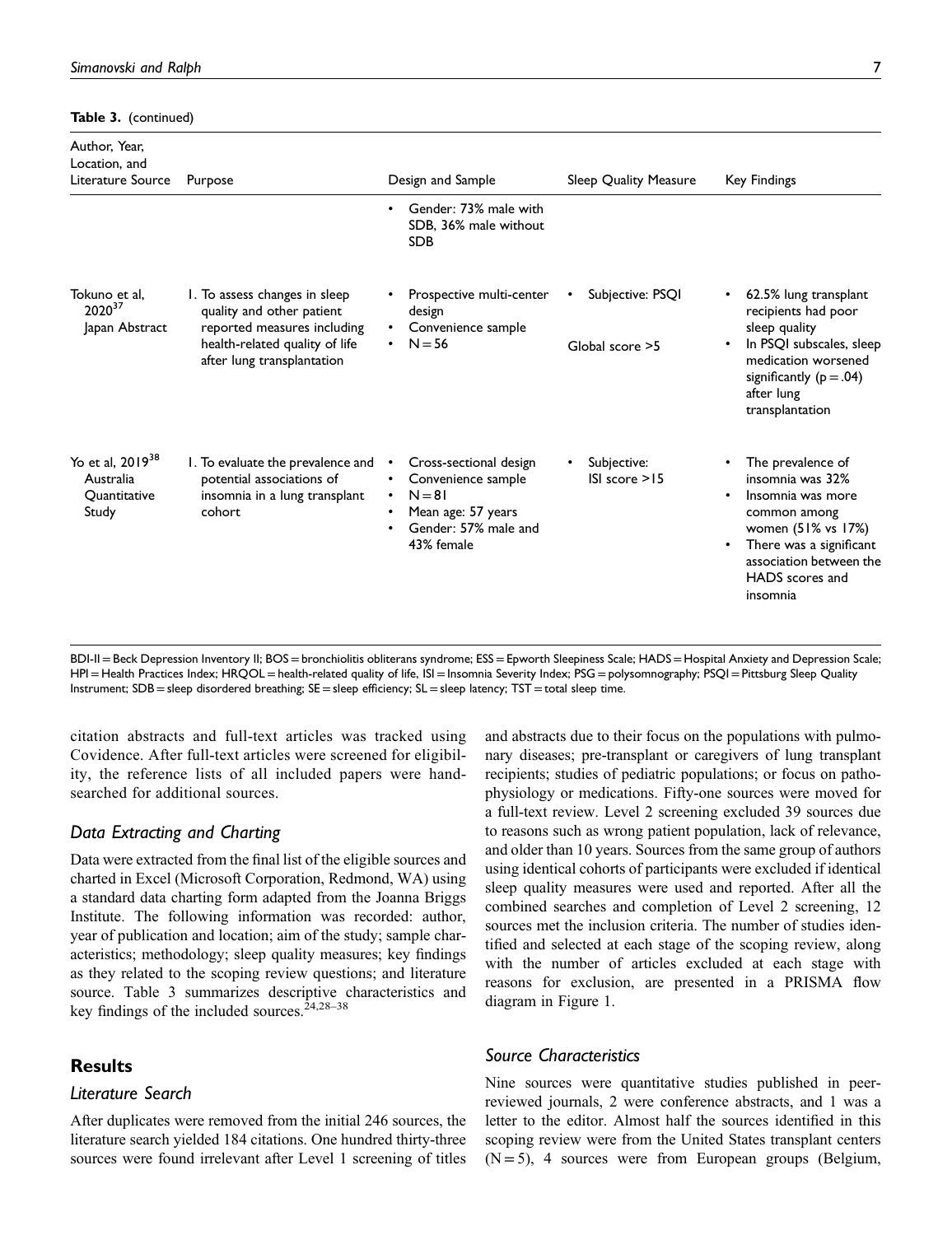

Figure 1. PRISMA flow diagram showing the final sources included in the scoping review.

Germany, Spain, and Switzerland), and the remaining 3 were from Australia and Japan. Quantitative studies and conference abstracts used predominantly observational cross-sectional and prospective methodologies; one was a secondary analysis. The letter to the editor involved a post-hoc analysis of the data collected in an earlier study.

## Sample Characteristics

Studies' participant sample sizes of lung transplant recipients ranged from 12 to 219 patients. While participant samples were comprised exclusively of recipients of lung transplant in 10 sources, 2 studies used a sub-sample of lung transplant recipients among other solid organ transplant recipients.<sup>24,28</sup> Convenience sampling strategy was the predominant sampling method of the selected sources.

## **Terminology**

Definitions of sleep quality as a clinical or theoretical concept were not consistent. Poor sleep quality was referred to as poor sleep,<sup>28,29,33</sup> sleep difficulty,<sup>24</sup> insomnia,<sup>32,38</sup> and sleep disturbance.<sup>34</sup>

### Findings and Topic Areas

The authors analyzed 12 included sources and grouped the findings according to the 4 major topics: objective sleep quality measures, subjective sleep quality measures, combination of subjective and objective sleep quality measures, and the studies of risk factors and associations of sleep quality. Subjective, objective or a combination of both sleep quality measurement tools were used across all sources and the majority of sources  $(N = 9)$  were reported under more than 1 topic area. Table 4 provides a visual representation of the distribution of reported instruments across included sources.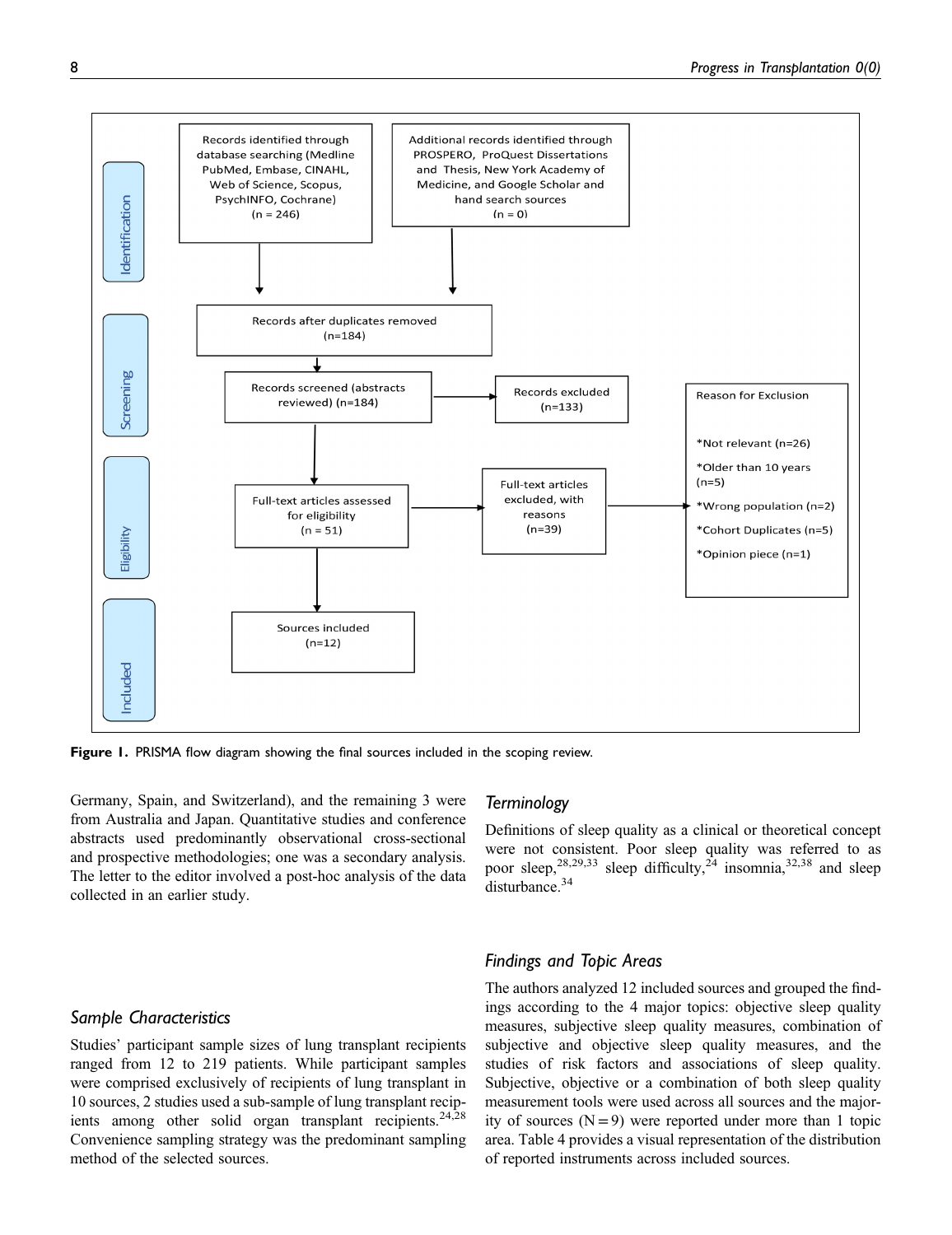| Author and Year                       | <b>Measures</b> | Objective SQ        | Subjective SQ Measures |   |     |                    |
|---------------------------------------|-----------------|---------------------|------------------------|---|-----|--------------------|
|                                       | PSG             | Actigraphy PSQI ISI |                        |   | ESS | Single<br>Question |
| Burkhalter et al,<br>$2017^{28}$      |                 |                     |                        |   |     | Х                  |
| Fatigati et al,<br>$2016^{29}$        |                 |                     | X                      |   |     |                    |
| Gilmour et al,<br>$2015^{30}$         |                 |                     |                        | X | X   |                    |
| Hernandez et al,<br>$2015^{31}$       | x               |                     |                        |   | X   |                    |
| Reilly-Spong et al,<br>$2013^{24}$    |                 | X                   | X                      |   |     |                    |
| Rohde et al,<br>$2017^{32}$           |                 |                     |                        | X |     |                    |
| Sawhney et al,<br>2020 <sup>33</sup>  |                 |                     | x                      |   | х   |                    |
| Sommerwerck<br>et al, $2016^{35}$     | x               |                     |                        |   | X   |                    |
| Smith &<br>Blumenthal,<br>$2016^{34}$ |                 |                     |                        |   |     | х                  |
| Testelmans et al,<br>$2021^{36}$      | x               |                     |                        |   | x   |                    |
| Tokuno et al,<br>202037               |                 |                     | X                      |   |     |                    |
| Yo et al, 2019 <sup>38</sup>          |                 |                     |                        | х |     |                    |

Table 4. Subjective and Objective Measures of Sleep Quality in Lung Transplant Recipients Across Included Sources.

ESS=Epworth Sleepiness Scale; ISI=Insomnia Severity Index; LTR=lung transplant recipients; PSG = polysomnography; PSQI = Pittsburgh Sleep Quality Instrument;  $SQ =$  sleep quality.

Objective sleep quality measures. Of the objective measures, actigraphy was used in 1 study.<sup>24</sup> In lung transplant recipients who wore actigraphy devices, benchmarks for poor sleep inclusive of sleep latency greater than 30 minutes was present in 33%; total sleep time of less than 6 hours was present in 33%; and lack of sleep efficiency  $\leq 85\%$  was present in  $50\%$ <sup>24</sup> Three sources<sup>31,35,36</sup> used PSG to explore sleep characteristics. They found that although there was a high prevalence of sleep disordered breathing in their respective samples, of significance to sleep quality measures, mean total sleep time in patients with and without sleep disordered breathing were all equally poor (eg, under 6 hours). Lack of sleep efficiency, as reported under 85% via PSG, was consistent across all 3 publications;  $31,35,36$  however, slightly better in recipients without sleep disordered breathing.<sup>35</sup>

Subjective sleep quality measures. Subjective measures of sleep quality were used in most sources  $(N = 9)$ . The PSQI was used in 4 studies,  $24,29,33,37$  ISI in 3 studies,  $30,32,38$  and ESS was used in 6 studies.<sup>30–33,35,36</sup> Additional subjective measures of sleep quality included questions from the Wisconsin Sleep Cohort study to assess the frequency of sleep complaints as they related to insomnia,  $32$  single item question from the Kidney Disease Quality of Life Short Form instrument,<sup>28</sup> and a single item of sleep disturbance on the Beck Depression Inventory-II.<sup>34</sup>

Perceived subjective sleep quality as measured by PSQI demonstrated that between 32%-81% of recipients experience poor sleep.<sup>24,29,33,37</sup> While 3 researchers used a PSQI cutoff greater than  $5,^{24,33,37}$  Fatigati et al<sup>29</sup> found that one-third of their sample were categorized as poor sleepers as evidenced by a higher PSQI cutoff score (PSQI > 8). In the PSQI subscales, reported subjective findings included increase in the use of sleeping aids,  $37$  sleep disturbances,<sup>29</sup> prolonged sleep latency,<sup>29,33</sup> decreased sleep duration,<sup>29,33</sup> and decreased sleep efficiency.<sup>24,33</sup> Both Sawney et al<sup>33</sup> and Reilly-Spong et  $al^{24}$  found that most common factors for sleep initiation insomnia were getting up to use the bathroom, coughing or snoring loudly, feeling too hot or cold, and having pain.

The prevalence of insomnia as measured by ISI was found to be  $32\%$ -52%.<sup>30,32,38</sup> While Gilmour et al<sup>30</sup> did not specify the cutoff ISI score, Rohde et  $al^{32}$  used the cutoff score equal or greater to 10, while Yo et  $al^{38}$  used the ISI cutoff score of greater than 15. Both Rohde et  $al<sup>32</sup>$  and Yo et  $al<sup>38</sup>$  found that there was a higher prevalence of insomnia in female recipients. Additionally, Gilmour et  $al^{30}$  differentiated the presence of insomnia in patients diagnosed with a form of chronic rejection bronchiolitis obliterans syndrome with findings that symptoms of insomnia were found in 52% of patients with bronchiolitis obliterans syndrome and 44% of patients without it.

The prevalence of daytime sleepiness as measured by ESS varied across sources.<sup>30–33,35,36</sup> Sawney et al<sup>33</sup> reported the prevalence of excessive daytime sleepiness (ESS > 9) in 29% of the sample. Both Rohde et al<sup>32</sup> and Sawney et al<sup>33</sup> noted that a higher score on ESS was documented for individuals with poor sleep quality or insomnia. For example, Rohde et  $al<sup>32</sup>$  found that higher ISI score was correlated with greater ESS score (mean score 9.7 in insomnia group vs 6.9 with no insomnia). Similarly, Sawney et al<sup>33</sup> described an ESS mean score of 8.3 in those recipients with PSQI > 5 compared to ESS mean score of 5.6 in those with PSQI < 5. This was divergent from findings of Hernandez et al<sup>31</sup> and Testelmans et al,<sup>36</sup> who postulated that ESS scoring was remarkably low in participants with and without SDB and deemed this measure of low predictability for sleep problems.

The 3 additional measures of subjective sleep quality in revealed that the most frequently reported sleep complaints as assessed via Wisconsin Sleep Questionnaire were waking up repeatedly during the night at 42%, followed by not feeling rested during the day, no matter how many hours of sleep you had at  $35\%$  and difficulty getting to sleep  $(32\%)$ .<sup>32</sup> One item from the Kidney Disease Quality of Life-Short Form instrument revealed that, in the sub-sample of 123, poor sleep quality (cutoff value less than 6) was prevalent in approximately one-third of participants at various time trajectories after transplant. Sleep quality was best 12 months after transplant (23%) and worst at 6 months  $(36\%)$ <sup>28</sup> Conflicting with these reports were findings from the post hoc analysis on the single item of sleep of the Beck Depression Inventory-II revealing that only 8% of recipients reported that their sleep was disturbed and  $5\%$  reported more severe sleep problems.<sup>34</sup>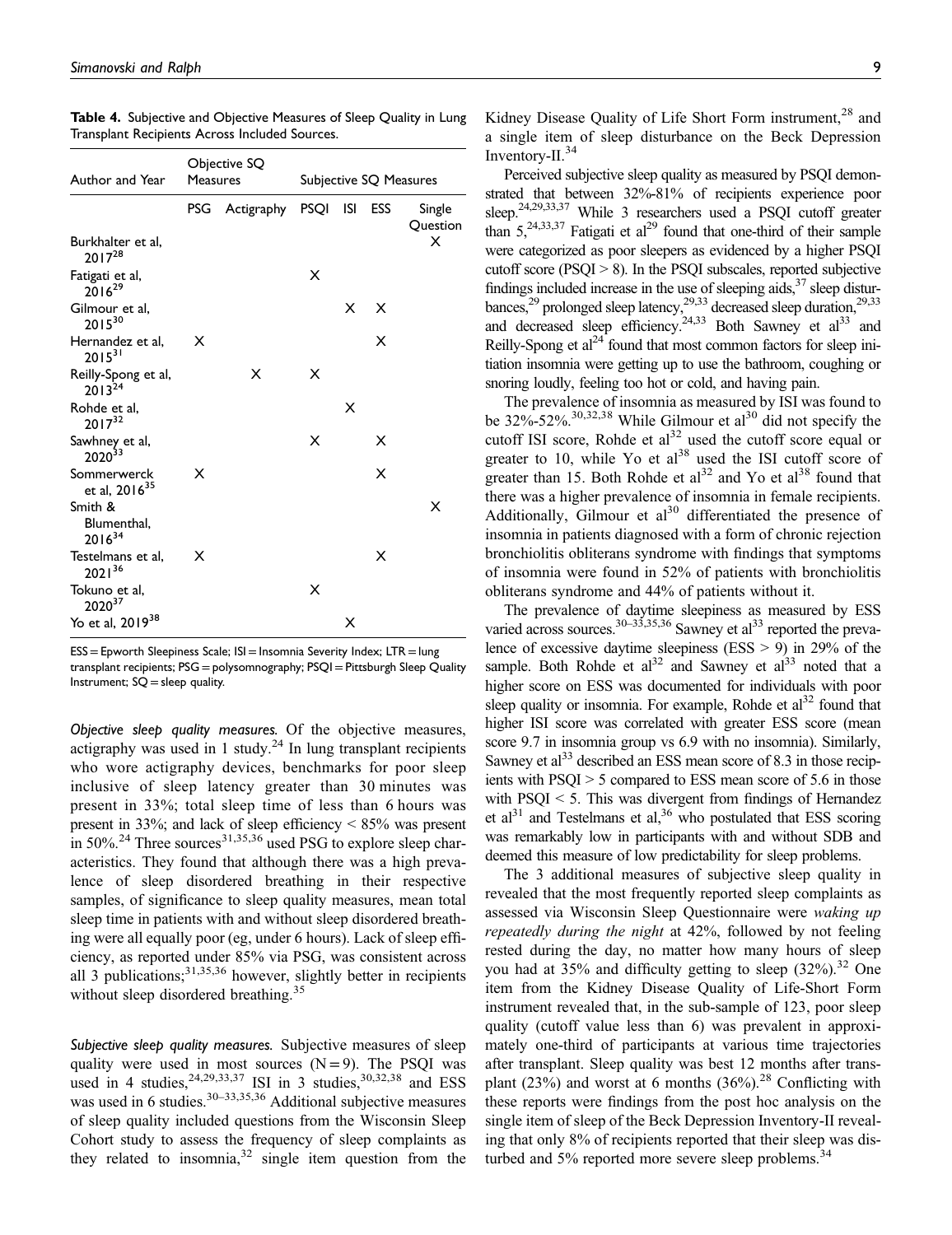Combined (subjective and objective) sleep quality measures. Four studies used objective and objective measures within their studies.<sup>24,31,35,36</sup> When comparing self-report and actigraphy metrics, sleep durations were similar (6.78 and 6.65 hours, respectively) and sleep latencies also correlated (29.82 minutes and 28.2 minutes). However, the correlations between overall PSQI scores and actigraphy data for total sleep time and sleep latency were not sufficient.<sup>24</sup> Similarly, the  $3$  studies<sup>31,35,36</sup> using sleep indices via PSG and subjective reports of day-time sleepiness by ESS did not report significant correlations as ESS scores were surprisingly low even in recipients with SDB.

Risk factors and associations with sleep quality. Risk factors for poor sleep quality were assessed only in a few studies. On univariate analyzes, associations with poor sleep quality were noted in those patients who were younger $^{29,32,33}$  and were females.<sup>29,38</sup> Only female gender was a significant predictor of poor sleep quality on a multivariate level.<sup>29</sup> Several investigators found an inverse relationship between poor sleep quality or insomnia scores and the mental health domains of health related quality of life such as anxiety and depression.<sup>28,29,33,34,38</sup> This was consistent with Reilly-Spong et  $al^{24}$  who found moderately strong correlations between self-reports of sleep on the PSQI and symptoms of depression, anxiety, fatigue, and pain across all organ transplant recipients in their sample. Furthermore, patients with persistently poor sleep quality over time experienced lower mean global quality of life in a study by Burkhalter et  $al^{28}$ 

## **Discussion**

The authors conducted a scoping review to collect and summarize available evidence on sleep quality after lung transplantation and its associated subjective and objective measures. Although findings demonstrated that some research was available, information on sleep quality after lung transplantation was limited as only 12 sources met the eligibility criteria for the review. Yet, the results are multi-dimensional, highlighting the complexity of sleep quality as a clinical concept. Results suggest that while the majority of selected sources agreed that recipients experience poor sleep, this area of research is understudied.<sup>24,28–30,32,33,37</sup>

Only 4 of the selected sources explored objective measures of sleep quality. They all consistently demonstrated decreased total sleep time and lack of sleep efficiency in at least one-third of their respective samples.24,31,35,36 Currently accepted measures of sleep quantity, such as total sleep time, sleep latency, sleep efficiency, and wake after sleep onset, may not completely characterize people's total sleep experiences.<sup>12</sup> Literature notes that they may reflect non-sleep phenomena such as overall health status or pain. Alternatively, there is a possibility that sleep quality may translate into different aspects of sleep for different individuals.<sup>12</sup> Several investigators highlighted increased rates of sleep disordered breathing after lung transplantation, which may also result in inadequate sleep duration or sleep fragmentation<sup>33</sup>

affecting one's sleep quality. It is largely unknown whether variations in these objective indices were due to a high prevalence of sleep disordered breathing (eg, obstructive sleep apnea) and whether correction of the underlying pathology of sleep disordered breathing may lead to an improvement in these markers and overall sleep quality. While PSG is expensive and intrusive and actigraphy can be considered an alternative, researchers need to consider variabilities in techniques as measures obtained in the sleep lab may differ from those obtained by actigraphy.<sup>9</sup> Currently, there is no literature correlating these measures in the population of lung transplant recipients.

Most of the available data on sleep quality in recipients were obtained from self-report questionnaires. Their advantages involve low cost and non-invasive nature. At this time it was unclear whether they correlated well with objective measures. It is recognized that self-report data may be prone to the response bias affecting estimation of the targeted construct.<sup>39</sup> For example, those recipients who are affected by poor sleep quality may be more eager to participate in studies of sleep quality. Sleep experts also noted that since certain stages of sleep involve loss of consciousness, patients may not be reliable self-observers of particular behaviors that were being documented in self-reports.<sup>19</sup> Despite these disadvantages, patients' experiences about sleep contribute to a rich and meaningful information to aid with the study of sleep quality domains.

Lung transplant recipients may be especially predisposed to the effects of poor sleep. The complex interactions of the recipient, graft, immunosuppression, and underlying comorbidities may create complex challenges in relation to sleep and sleep quality. Recipients undergo physiological changes from impaired immunity due to immunosuppressive therapy and may experience further health challenges as a result of posttransplant complications. Complications such as episodes of acute or chronic organ rejection may result in dyspnea, although Gilmour et  $al<sup>30</sup>$  found similar rates of insomnia in individuals with and without bronchiolitis obliterans syndrome. Several studies found that female recipients were at a higher risk for poor sleep. One possible explanation may relate to the presence of menopausal symptoms since the average age included in the study samples was over 50 years old. Only 1 study investigated an association between immunosuppression and insomnia symptoms in lung transplant recipients with findings that there was a relationship between calcineurin drugs such as tacrolimus and poor sleep.<sup>32</sup> Rohde et al<sup>32</sup> explained that pharmacodynamics of tacrolimus may influence sleep and wake cycles with infusion of interleukin-2 into the central nervous system. Other agents known for their adverse sleep side effects include corticosteroids, which are the cornerstone of immunosuppressive regimens after transplantation. The association between corticosteroids and sleep quality after lung transplantation has not been investigated.

Psychosocial health states, such as anxiety and depression, were also found to be correlated with poor sleep. This relationship, however, may be bi-directional as anxiety and depression have an established relationship with altered sleep.<sup>40</sup>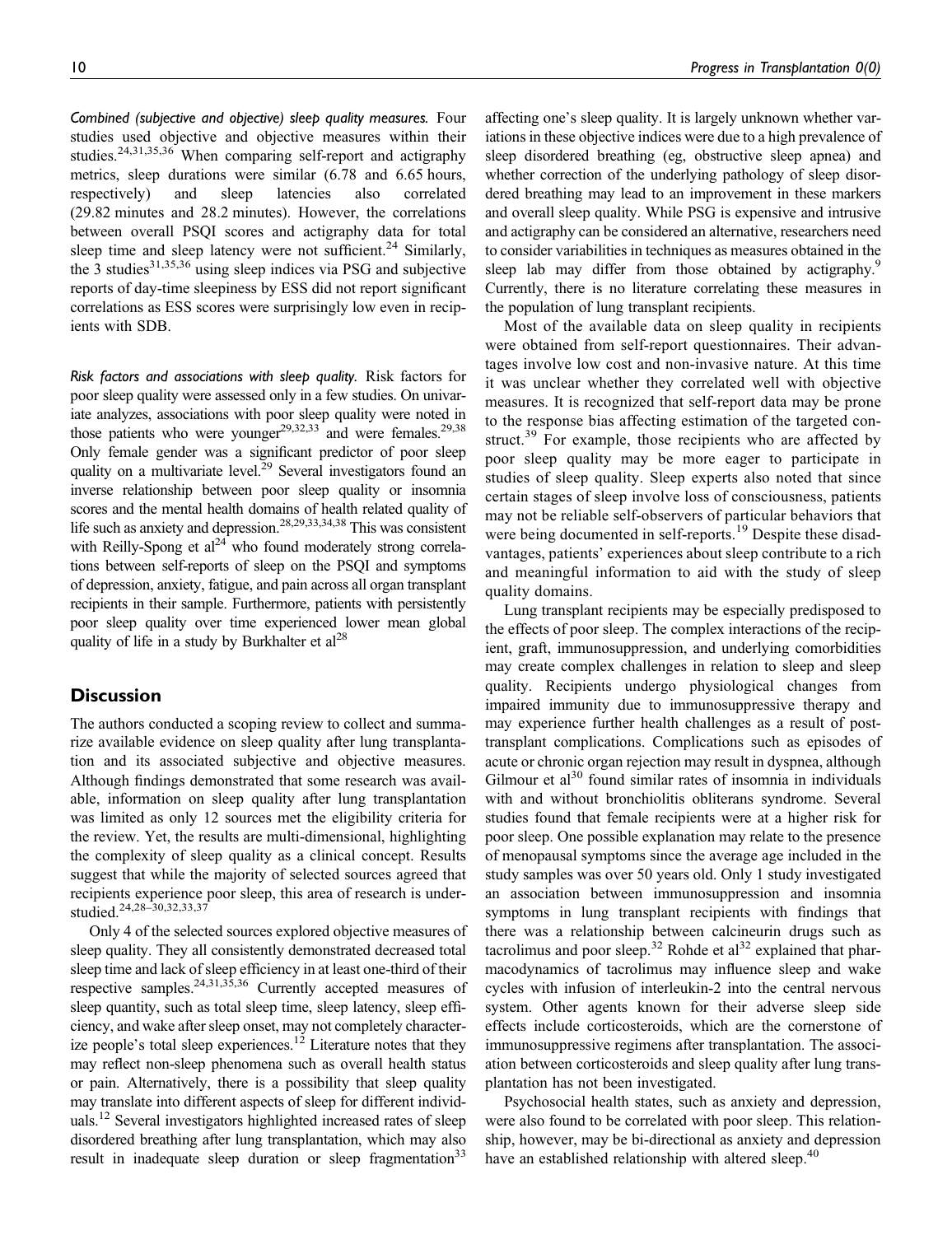### Gaps

This scoping review highlighted that significant gaps exist not only in our understanding of sleep quality in lung transplant recipients but also in standardized definitions of the concept and its associated operational measures. Subjective measures, such as PSQI, ISI, and ESS, used in most publications possess strong psychometric properties, but none of them are validated in the population of lung transplant recipients. Objective indices across PSG and actigraphy have not been assessed for inter-measure reliability. Additionally, although sleep parameters can be measured by self-reports (eg sleep duration in PSQI), it can be argued that studies are strengthened by having both subjective and objective measurements especially of physiological variables.<sup>41</sup> This scoping review included 4 studies using a combination of actigraphy or PSG and self-reports but with variable results.

# Implications for Research and Clinical Practice

This scoping review helped to identify several areas for future research in the arena of sleep quality after lung transplantation. Lack of standard conceptual and operational definitions of sleep quality limits its research and, therefore, greater conceptual clarity is warranted. This could be achieved by a concept analysis or formal concept mapping. Given the availability of sleep measures, psychometric testing of the existing subjective sleep quality in lung transplant recipients would further enhance validity of the studies. Systematic studies of correlations between objective and subjective constructs can provide further insight on standardization of measures. Furthermore, as wearable sleep monitoring devices become more widely used, further research can focus on evaluation of sleep metrics and their relationship to sleep quality via this novel technology. Ultimately, given the positive effects of sleep on health, the end goal is the formation of best practices around assessments of sleep quality to mitigate negative consequences that poor sleep may have on different domains of lung recipients' health and well-being.

### Limitations

To the authors' knowledge, this is the first scoping review investigating the concept of sleep quality after lung transplantation. Several limitations were identified. Sources in a language other than English and those available before the year 2011 were excluded, limiting review of the literature to the last 10 years to reflect current practices and evolution of transplantation over the years. There was always a possibility of selection bias if the authors did not identify all available published and unpublished sources pertinent to the topic. The available research included in the review was predominantly observational, single-center, first-phase, and lacked replication. Cross-sectional designs precluded measurements of incidence and were not able to make causal inferences. Absence of methodological appraisal and risk of bias evaluation were limitations of the scoping review methodology.<sup>42</sup>

### Conclusion

Poor sleep quality, a prevalent problem after lung transplantation, remains an under-studied clinical problem. Extant research is limited in standardized definitions and operationalized sleep quality measures. Subjective and objective assessments are available to measure sleep quality but need to be validated in lung transplant recipients. This review highlights the need for multi-dimensional examination of sleep quality after lung transplantation. Further rigorous research is needed to standardize measures of sleep quality and to further examine potential risk factors that affect sleep after lung transplantation.

#### Acknowledgments

The authors thank Stephanie Stebens, MLIS, AHIP, for her help in preparing the manuscript for publication.

#### Declaration of Conflicting Interests

The author(s) declared no potential conflicts of interest with respect to the research, authorship, and/or publication of this article.

#### Funding

The author(s) received no financial support for the research, authorship, and/or publication of this article.

#### ORCID iD

Jane Simanovski **<https://orcid.org/0000-0002-6996-2895>** 

#### Supplemental Material

Supplemental material for this article is available online.

### **References**

Asterisks indicate sources used in the review

- 1. Chambers DC, Cherikh WS, Harhay MO, et al. The international thoracic organ transplant registry of the international society for heart and lung transplantation: thirty-sixth adult lung and heartlung transplantation report-2019; focus theme: donor and recipient size match. [J Heart Lung Transplant](http://doi.org/10.1016/j.healun.2019.08.001). 2019;38(10):1042–1055. Doi: [10.1016/j.healun.2019.08.001](http://doi.org/10.1016/j.healun.2019.08.001)
- 2. Lyu DM, Zamora MR. Medical complications of lung transplantation. [Proc Am Thorac Soc](http://doi.org/10.1513/pats.200808-077GO). 2009;6(1):101–107. Doi: [10.1513/](http://doi.org/10.1513/pats.200808-077GO) [pats.200808-077GO](http://doi.org/10.1513/pats.200808-077GO)
- 3. Hsu MF, Lee KY, Lin TC, Liu WT, Ho SC. Subjective sleep quality and association with depression syndrome, chronic diseases and health-related physical fitness in the middle-aged and elderly. [BMC Public Health](http://doi.org/10.1186/s12889-021-10206-z). 2021;21(1):164. Doi: [10.1186/](http://doi.org/10.1186/s12889-021-10206-z) [s12889-021-10206-z](http://doi.org/10.1186/s12889-021-10206-z)
- 4. Watson NF, Badr MS, Belenky G, et al. Recommended amount of sleep for a healthy adult: a joint consensus statement of the American academy of sleep medicine and sleep research society. [Sleep](http://doi.org/10.5665/sleep.4716). 2015;38(6):843–844. Doi: [10.5665/sleep.4716](http://doi.org/10.5665/sleep.4716)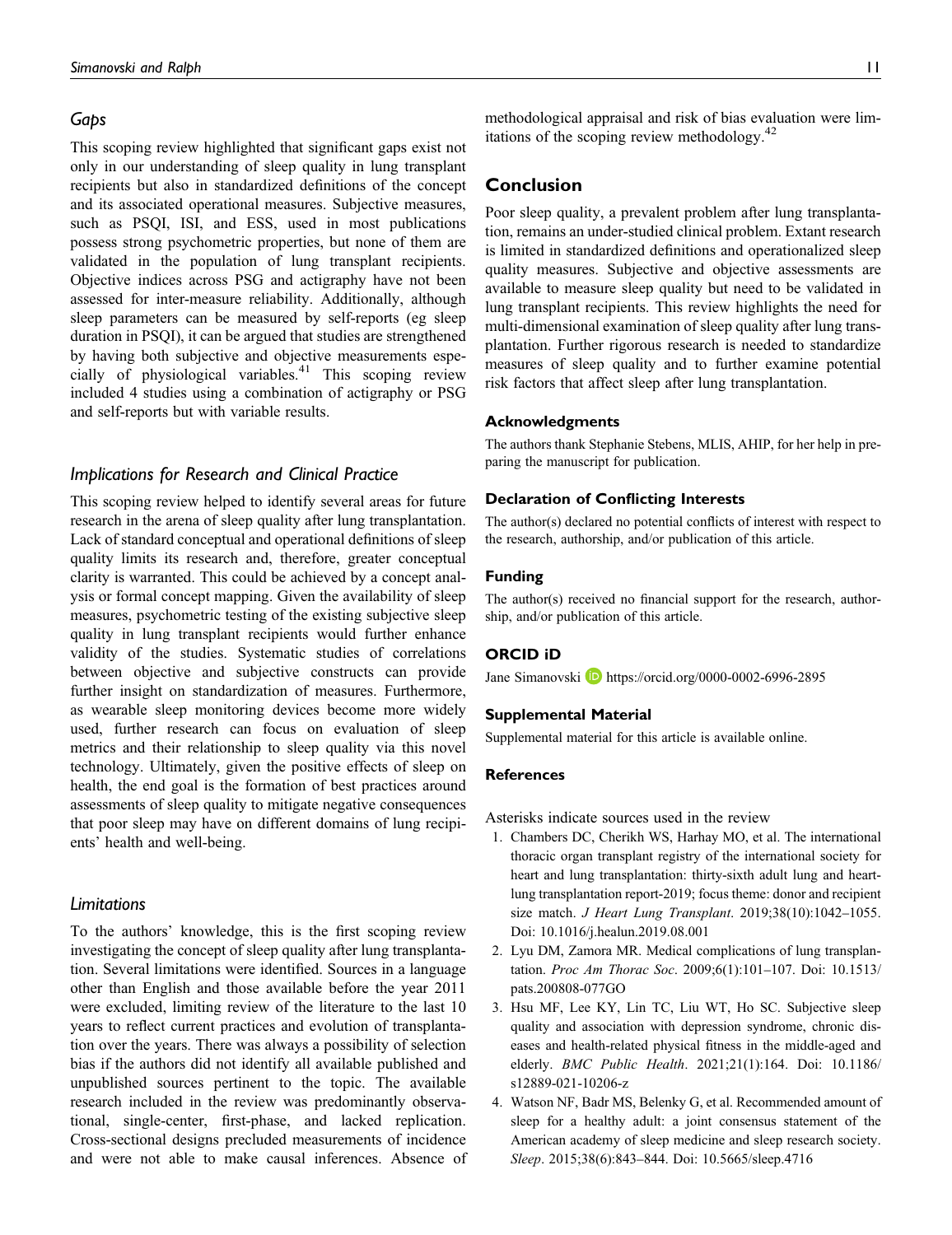- 5. Mendonca F, Mostafa SS, Morgado-Dias F, Ravelo-Garcia AG, Penzel T. A review of approaches for sleep quality analysis. [Ieee Access](http://doi.org/10.1109/ACCESS.2019.2900345). 2019;7:24527–24546. Doi: [10.1109/ACCESS.2019.](http://doi.org/10.1109/ACCESS.2019.2900345) [2900345](http://doi.org/10.1109/ACCESS.2019.2900345)
- 6. Centers for Disease Control and Prevention. Sleep and chronic disease. Accessed November 30, 2021. [https://www.cdc.gov/](https://www.cdc.gov/sleep/about_sleep/chronic_disease.html) [sleep/about\\_sleep/chronic\\_disease.html](https://www.cdc.gov/sleep/about_sleep/chronic_disease.html)
- 7. Fabbri M, Beracci A, Martoni M, Meneo D, Tonetti L, Natale V. Measuring subjective sleep quality: a review. [Int J Environ Res](http://doi.org/10.3390/ijerph18031082) [Public Health](http://doi.org/10.3390/ijerph18031082). 2021;18(3):1082. Doi: [10.3390/ijerph18031082](http://doi.org/10.3390/ijerph18031082)
- 8. Mollayeva T, Thurairajah P, Burton K, Mollayeva S, Shapiro CM, Colantonio A. The Pittsburgh sleep quality index as a screening tool for sleep dysfunction in clinical and non-clinical samples: a systematic review and meta-analysis. [Sleep Med Rev](http://doi.org/10.1016/j.smrv.2015.01.009). 2016;25:52–73. Doi: [10.1016/j.smrv.2015.01.009](http://doi.org/10.1016/j.smrv.2015.01.009)
- 9. Ohayon M, Wickwire EM, Hirshkowitz M, et al. National sleep foundation's sleep quality recommendations: first report. [Sleep](http://doi.org/10.1016/j.sleh.2016.11.006) [Health](http://doi.org/10.1016/j.sleh.2016.11.006). 2017;3(1):6–19. Doi: [10.1016/j.sleh.2016.11.006](http://doi.org/10.1016/j.sleh.2016.11.006)
- 10. Buysse DJ. Sleep health: can we define it? Does it matter? [Sleep](http://doi.org/10.5665/sleep.3298). 2014;37(1):9–17. Doi: [10.5665/sleep.3298](http://doi.org/10.5665/sleep.3298)
- 11. Buysse DJ, Reynolds CF3rd, Monk TH, Berman SR, Kupfer DJ. The Pittsburgh sleep quality index: a new instrument for psychiatric practice and research. [Psychiatry Res](http://doi.org/10.1016/0165-1781(89)90047-4). 1989;28(2):193–213. Doi: [10.1016/0165-1781\(89\)90047-4](http://doi.org/10.1016/0165-1781(89)90047-4)
- 12. Krystal AD, Edinger JD. Measuring sleep quality. [Sleep Med](http://doi.org/10.1016/S1389-9457(08)70011-X). 2008;9(Suppl 1):S10–S17. Doi: [10.1016/S1389-9457\(08\)70011-X](http://doi.org/10.1016/S1389-9457(08)70011-X)
- 13. Kline C. Sleep quality. In: Gellman MD, Turner JR, eds. Encyclopedia of Behavioral Medicine. Springer; 2013:1811– 1813.
- 14. Kushida CA, Littner MR, Morgenthaler T, et al. Practice parameters for the indications for polysomnography and related procedures: an update for 2005. [Sleep](http://doi.org/10.1093/sleep/28.4.499). 2005;28(4):499–521. Doi: [10.](http://doi.org/10.1093/sleep/28.4.499) [1093/sleep/28.4.499](http://doi.org/10.1093/sleep/28.4.499)
- 15. Shrivastava D, Jung S, Saadat M, Sirohi R, Crewson K. How to interpret the results of a sleep study. [J Community Hosp Intern](http://doi.org/10.3402/jchimp.v4.24983) [Med Perspect](http://doi.org/10.3402/jchimp.v4.24983). 2014;4(5):24983. Doi: [10.3402/jchimp.v4.24983](http://doi.org/10.3402/jchimp.v4.24983)
- 16. National Sleep Foundation. What is sleep quality? Accessed November 30, 2021.<https://www.thensf.org/what-is-sleep-quality/>
- 17. Hungs M. Introduction to evaluation tools used in sleep medicine. In: Avidan AY, ed. Review of Sleep Medicine. 4th ed. Elsevier; 2018:56–67.
- 18. Spielmanns M, Bost D, Windisch W, et al. Measuring sleep quality and efficiency with an activity monitoring device in com-parison to polysomnography. [J Clin Med Res](http://doi.org/10.14740/jocmr4026). 2019;11(12):825-833. Doi: [10.14740/jocmr4026](http://doi.org/10.14740/jocmr4026)
- 19. de Zambotti M, Cellini N, Goldstone A, Colrain IM, Baker FC. Wearable sleep technology in clinical and research settings. [Med](http://doi.org/10.1249/MSS.0000000000001947) [Sci Sports Exerc](http://doi.org/10.1249/MSS.0000000000001947). 2019;51(7):1538–1557. Doi: [10.1249/MSS.](http://doi.org/10.1249/MSS.0000000000001947) [0000000000001947](http://doi.org/10.1249/MSS.0000000000001947)
- 20. Bastien CH, Vallieres A, Morin CM. Validation of the insomnia severity index as an outcome measure for insomnia research. [Sleep Med](http://doi.org/10.1016/s1389-9457(00)00065-4). 2001;2(4):297–307. Doi: [10.1016/s1389-9457\(00\)](http://doi.org/10.1016/s1389-9457(00)00065-4) [00065-4](http://doi.org/10.1016/s1389-9457(00)00065-4)
- 21. Morin CM, Belleville G, Belanger L, Ivers H. The insomnia severity index: psychometric indicators to detect insomnia cases

and evaluate treatment response. [Sleep](http://doi.org/10.1093/sleep/34.5.601). 2011;34(5):601–608. Doi: [10.1093/sleep/34.5.601](http://doi.org/10.1093/sleep/34.5.601)

- 22. Johns MW. A new method for measuring daytime sleepiness: the Epworth sleepiness scale. [Sleep](http://doi.org/10.1093/sleep/14.6.540). 1991;14(6):540–545. Doi: [10.](http://doi.org/10.1093/sleep/14.6.540) [1093/sleep/14.6.540](http://doi.org/10.1093/sleep/14.6.540)
- 23. Chen D, Yin Z, Fang B. Measurements and status of sleep quality in patients with cancers. [Support Care Cancer](http://doi.org/10.1007/s00520-017-3927-x). 2018;26(2):405– 414. Doi: [10.1007/s00520-017-3927-x](http://doi.org/10.1007/s00520-017-3927-x)
- 24. \*Reilly-Spong M, Park T, Gross CR. Poor sleep in organ transplant recipients: self-reports and actigraphy. [Clin Transplant](http://doi.org/10.1111/ctr.12255). 2013;27(6):901–913. Doi: [10.1111/ctr.12255](http://doi.org/10.1111/ctr.12255)
- 25. Arksey H, O'Malley L. Scoping studies: towards a methodological framework. [Int J Soc Res Methodol](http://doi.org/10.1080/1364557032000119616). 2005;8(1):19–32. Doi: [10.](http://doi.org/10.1080/1364557032000119616) [1080/1364557032000119616](http://doi.org/10.1080/1364557032000119616)
- 26. Peters MDJ, Godfrey C, McInerney P, Munn Z, Trico AC, Khalil H. Scoping reviews. In: Aromataris E, Munn Z, eds. JBI Manual for Evidence Synthesis. JBI; 2020. https://synthesismanual.jbi.global. Doi: 10.46658/JBIMES-20-12
- 27. Tricco AC, Lillie E, Zarin W, et al. PRISMA Extension for scoping reviews (PRISMA-ScR): checklist and explanation. [Ann](http://doi.org/10.7326/M18-0850) [Intern Med](http://doi.org/10.7326/M18-0850). 2018;169(7):467–473. Doi: [10.7326/M18-0850](http://doi.org/10.7326/M18-0850)
- 28. \*Burkhalter H, Denhaerynck K, Huynh-Do U, et al. Change of sleep quality from pre- to 3 years post-solid organ transplantation: the Swiss transplant cohort study. [PLoS One](http://doi.org/10.1371/journal.pone.0185036). 2017;12(10): e0185036. Doi: [10.1371/journal.pone.0185036](http://doi.org/10.1371/journal.pone.0185036)
- 29. \*Fatigati A, Alrawashdeh M, Zaldonis J, Dabbs AD. Patterns and predictors of sleep quality within the first year after lung transplantation. [Prog Transplant](http://doi.org/10.1177/1526924816632123). 2016;26(1):62–69. Doi: [10.1177/](http://doi.org/10.1177/1526924816632123) [1526924816632123](http://doi.org/10.1177/1526924816632123)
- 30. \*Gilmour A, Sheridan J, Yerkovich S, Fiene A. Quality of life, depression, anxiety and sleep disruptions in patients with bronchiolitis obliterans. [J Heart Lung Transplant](http://doi.org/10.1016j.healun.2015.01.471). 2015;34(4):S173– S174. Doi: [10.1016j.healun.2015.01.471.](http://doi.org/10.1016j.healun.2015.01.471)
- 31. \*Hernandez Voth AR, Benavides Manas PD, De Pablo Gafas A, Diaz de Atauri Rodriguez MJ. Sleep-related breathing disorders and lung transplantation. [Transplantation](http://doi.org/10.1097/TP.0000000000000600). 2015;99(9):e127– e131. Doi: [10.1097/TP.0000000000000600](http://doi.org/10.1097/TP.0000000000000600)
- 32. \*Rohde KA, Schlei ZW, Katers KM, et al. Insomnia and relationship with immunosuppressant therapy after lung transplantation. [Prog](http://doi.org/10.1177/1526924817699960) [Transplant](http://doi.org/10.1177/1526924817699960). 2017;27(2):167–174. Doi: [10.1177/1526924817699960](http://doi.org/10.1177/1526924817699960)
- 33. \*Sawhney V, Seethamraju H, Bourguet C, Hirshkowitz M, Bandi V, Sharafkhaneh A. Non-respiratory complaints are main reasons for disturbed sleep post lung transplant. [Sleep Med](http://doi.org/10.1016/j.sleep.2019.11.1243). 2020;70: 106–110. Doi: [10.1016/j.sleep.2019.11.1243](http://doi.org/10.1016/j.sleep.2019.11.1243)
- 34. \*Smith PJ, Blumenthal JA. Response to "does sleep play a role in the relationship Among depression, anxiety, and mortality in lung transplanted patients?". [Am J Transplant](http://doi.org/10.1111/ajt.13836). 2016;16(8):2495. Doi: [10.1111/ajt.13836](http://doi.org/10.1111/ajt.13836)
- 35. \*Sommerwerck U, Kleibrink BE, Kruse F, et al. Predictors of obstructive sleep apnea in lung transplant recipients. [Sleep Med](http://doi.org/10.1016/j.sleep.2016.01.005). 2016;21:121–125. Doi: [10.1016/j.sleep.2016.01.005](http://doi.org/10.1016/j.sleep.2016.01.005)
- 36. \*Testelmans D, Schoovaerts K, Belge C, et al. Sleep-disordered breathing after lung transplantation: an observational cohort study. [Am J Transplant](http://doi.org/10.1111/ajt.16130). 2021;21(1):281–290. Doi: [10.1111/ajt.](http://doi.org/10.1111/ajt.16130) [16130](http://doi.org/10.1111/ajt.16130)